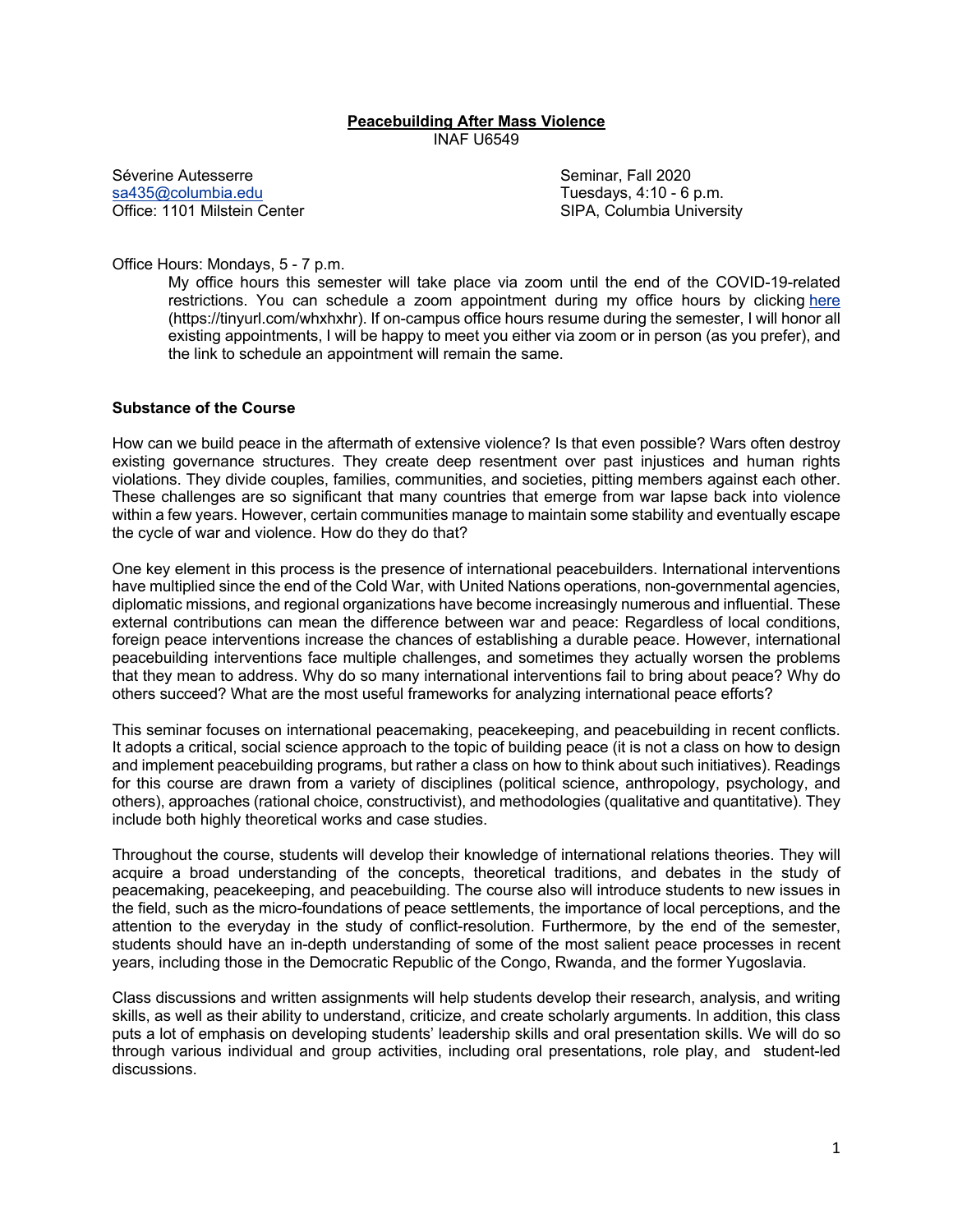# **Grading and Requirements**

1. Readings: Assignments are on the attached list.

All of the required books and article are available online for free through the Columbia University library website.

In addition, all of the required books are available at the Columbia University Bookstore, and they are on reserve at the library under course number INAF U6549. (If you want to purchase a physical copy of the books but don't have the means to do so, look at https://www.columbiaspectator.com/spectrum/2018/06/12/on-avoiding-book-culture-how-andwhere-to-get-cheap-textbooks/)

Whenever authorized by copyright laws, I have also placed specific book chapters on electronic reserves for the class (accessible through Coursework).

- 2. Class participation (15% of the final grade). The class participation grade will be based on 1 participation in the discussion during each session; 2- the oral presentation on week 9; and 3- quality of the feedback provided to your peer partner throughout the semester (grade given by the peer partner).
- 3. One review of the readings (20% of the final grade), two pages single-spaced. The review should briefly summarize the argument all of the required readings assigned for that week, and it should use the rest of the space to assess the required readings critically, evaluating their strengths and weaknesses. The summary of the required readings should be half a page maximum in total, so that the bulk of the review (the 1.5 pages remaining) can be devoted to a discussion of the strengths and weaknesses of the various required texts.

Reviews should be submitted on Coursework by the beginning of the class during which we will discuss the required readings that the review focuses on (meaning, Tuesday, 4:10 p.m.).

Reviews can be submitted on any week until week 8. No need to sign up or give me advance notice, simply submit a review for a session of your own choosing. But please keep in mind that 4:10 p.m. is a hard deadline – I won't accept any late reviews (even reviews submitted later on Tuesdays), and the last opportunity to submit a reading review is on October 27.

Side note: Book reviews are tremendously important for authors and readers. So I encourage you to post relevant sections of your book reviews online (on Amazon, Goodreads, Barnes and Noble, Wikipedia, Bookbub, and/or whatever site you prefer). This would help raise the profile of the various books that we read this semester, be a kind gesture to their authors, and hopefully help potential readers decide whether or not to buy the book.

- 4. A research project, including:
	- A research question due on Coursework on week 3 (10% of the final grade);
	- A revised research question and 1-page outline due on Coursework on week 8 (15% of the final grade);
	- An in-class research presentation during weeks 11 and 12 (10% of the final grade);
	- A final paper, 5 to 10 pages double-spaced, due on Coursework on week 13, i.e. December 8, the last day of class (30% of the final grade).

The research project should build on the material studied in class. It should apply the theories and concepts studied to specific debates or cases of interest to the students.

## All material must be typed.

No late review will be accepted. For the research paper & ancillary material, late submissions will be penalized one-third of a letter grade per day after the deadline unless you contact me beforehand to request an extension. Extensions will be given only in the case of documented illness, family emergency, or another crisis situation (please bring any form of documentation available).

Please inform me beforehand if you expect to miss particular class meetings because of a religious holiday that forbids work, an illness, a family emergency, or a connectivity issue. Please plan to write an additional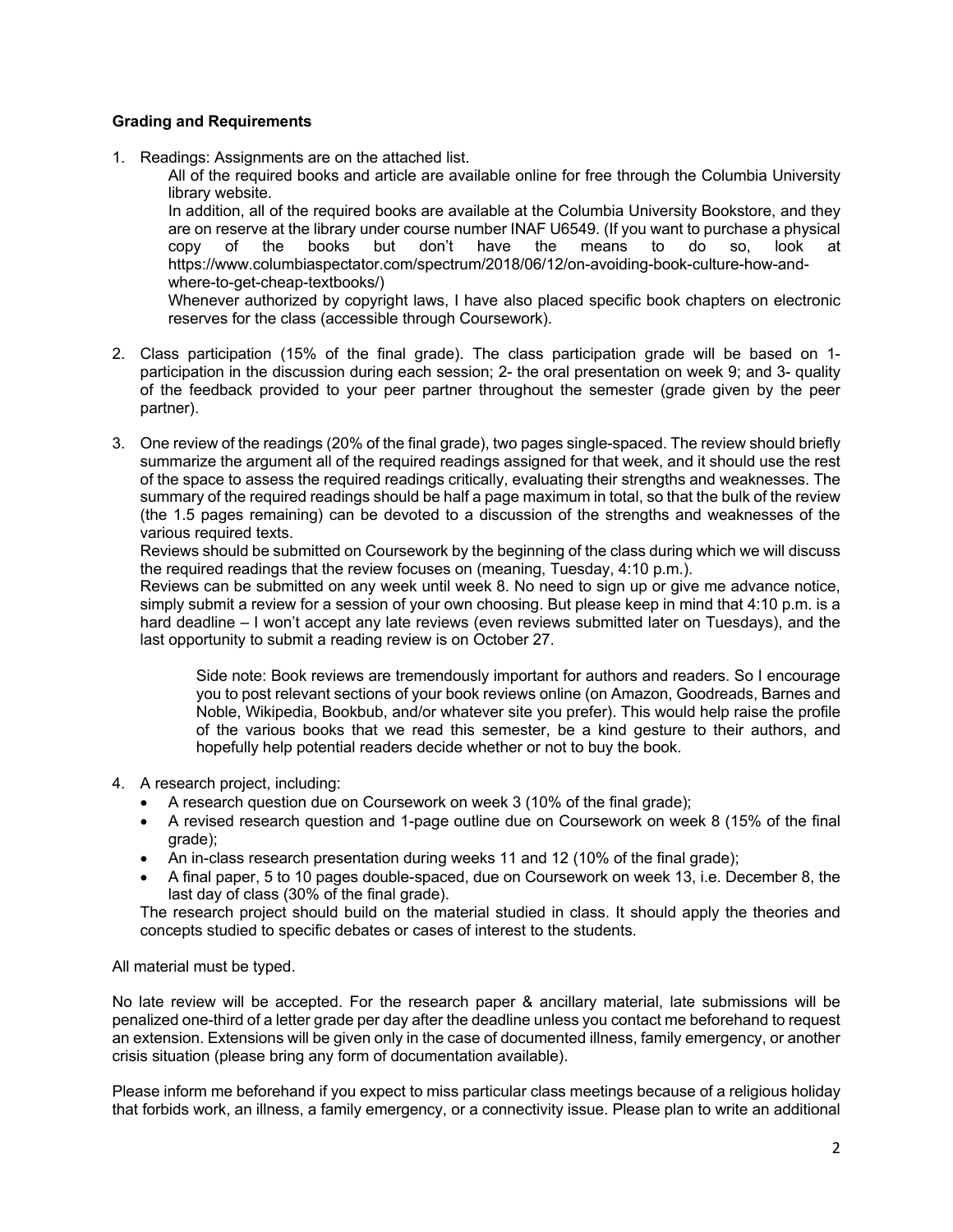review of the readings on the readings assigned for that day (in addition to the one review required this semester), post it online (on Amazon, Goodreads, Barnes and Noble, Wikipedia, and/or whatever site your prefer), and email me a link to your posted review. This extra review will make up for missed participation and will count towards your participation grade.

# **Netiquette**

Please keep your camera and video on at all times during class. Please make sure you look professional on screen, meaning that you must be properly clothed (no pajamas!) and you must be seated in a space that doesn't make other uncomfortable (You can use the "virtual background" function on zoom if you worry that something around you may make your colleagues uncomfortable—or if you want to protect your privacy).

Please mute your mike as soon as class officially starts, and keep it on mute during the whole class, unmuting yourself only when you need to say something.

Please use the zoom "chat to everyone" function, rather than sending private chat messages (whether to me or to other students).

In order to allow more focused discussion and intellectual exchange, students are forbidden to use their electronic equipment (laptops, cell phones, etc) for something other than participating in class and taking notes on class lectures / discussion. Students caught doing otherwise will be given a participation grade of F.

If you miss part of the class because of connectivity or other issues, please watch the video of the class on coursework as soon as possible afterwards, so that you know what you missed. Please don't email me or your colleagues to ask us to fill you in.

If at any point I disappear from the class (because of connectivity issues on my end), the student in charge of the chat for that day will take over as host until I'm back. Please simply continue the discussion / whatever we are doing until I'm back online.

If there is a zoom outage and none of us can connect during class time (or the connection drops and none of us can re-connect), please connect with your peer partner to discuss the readings (or do whatever we had planned for that day, or had started doing before zoom went out) via phone, whattsapp, Skype, whatever works.

BTW, here is a very helpful guide on how to troubleshoot connectivity issues: https://fireflycreativewriting.com/bandwidth.

I aim to be responsive to emails from students. However, please do not expect an answer to your question any sooner than 48 hours (not including weekends) after it is sent. Last-minute email questions and requests are bad for everyone involved. Please also use office hours rather than email if you have any substantive questions.

Academic Integrity Statement: The School of International & Public Affairs does not tolerate cheating and/or plagiarism in any form. Those students who violate the Code of Academic & Professional Conduct will be subject to the Dean's Disciplinary Procedures. The Code of Academic & Professional Conduct can be viewed online at: http://sipa.columbia.edu/resources\_services/student\_affairs/academic\_policies/deans\_discipline\_policy.ht ml. Please familiarize yourself with the proper methods of citation and attribution. The School provides some useful resources online; we strongly encourage you to familiarize yourself with these various styles<br>: conducting before vour before the conducting test of the conducting test of the vour test of the research: http://sipa.columbia.edu/resources\_services/student\_affairs/academic\_policies/code\_of\_conduct.html. Violations of the Code of Academic & Professional Conduct should be reported to the Associate Dean for Student Affairs.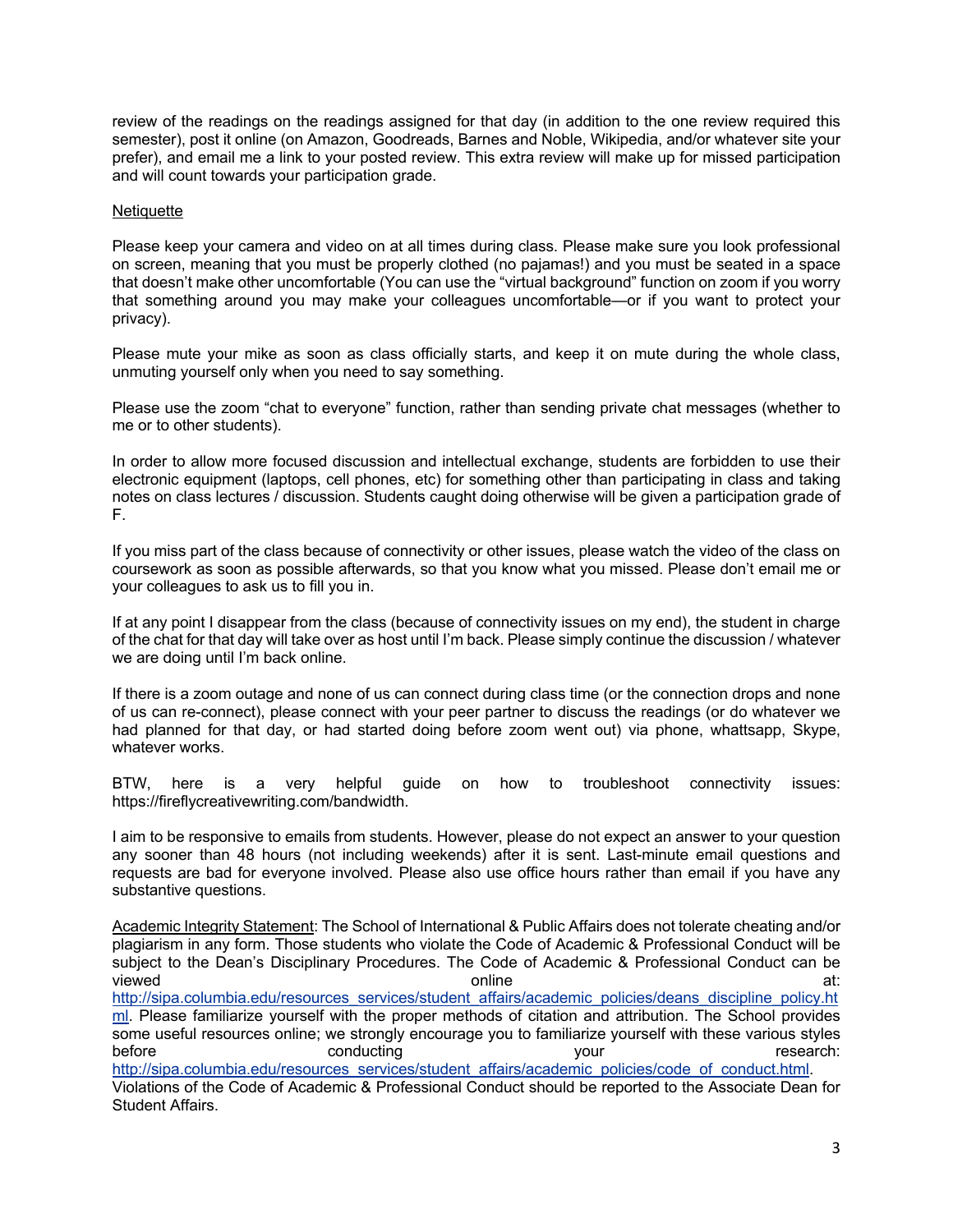In other words (Columbia Honor Code): Students affirm that all work turned in is their own, and that they have fully and accurately cited every written source, including web-based sources, used in their writing. Students who do not comply with the Honor Code will face appropriate sanctions.

Here are some very helpful websites for all your questions on intellectual property, citing and documenting sources, avoiding disasters, etc. (And of course don't ever hesitate to ask me if you have any doubts):

- http://www.library.ucla.edu/bruinsuccess (the tutorial is fun and very useful)
- http://owl.english.purdue.edu/owl/resource/589/01 (another very helpful site on avoiding plagiarism)
- http://www.dartmouth.edu/~sources (very detailed information about how and why to cite sources)

### Conversion Scale

- $\cdot$  A+: 99 100
- A:  $93 98.99$
- $A-190-92.99$
- $\cdot$  B+: 87 89.99
- B: 83 86.99
- $\cdot$  B-: 80 82.99
- $\cdot$  C+: 77 79.99
- $\cdot$  C: 73 76.99
- $C-: 70 72.99$
- D:  $60 69.99$  (there is no  $D+$  or  $D-$ )
- F: below 60

### **Students with disabilities**

Students with disabilities who wish to take this course and who need disability-related accommodations are encouraged to make an appointment to see me as soon as possible. Disabled students who need test or classroom accommodations must be registered in advance with the Office of Disabilities Services.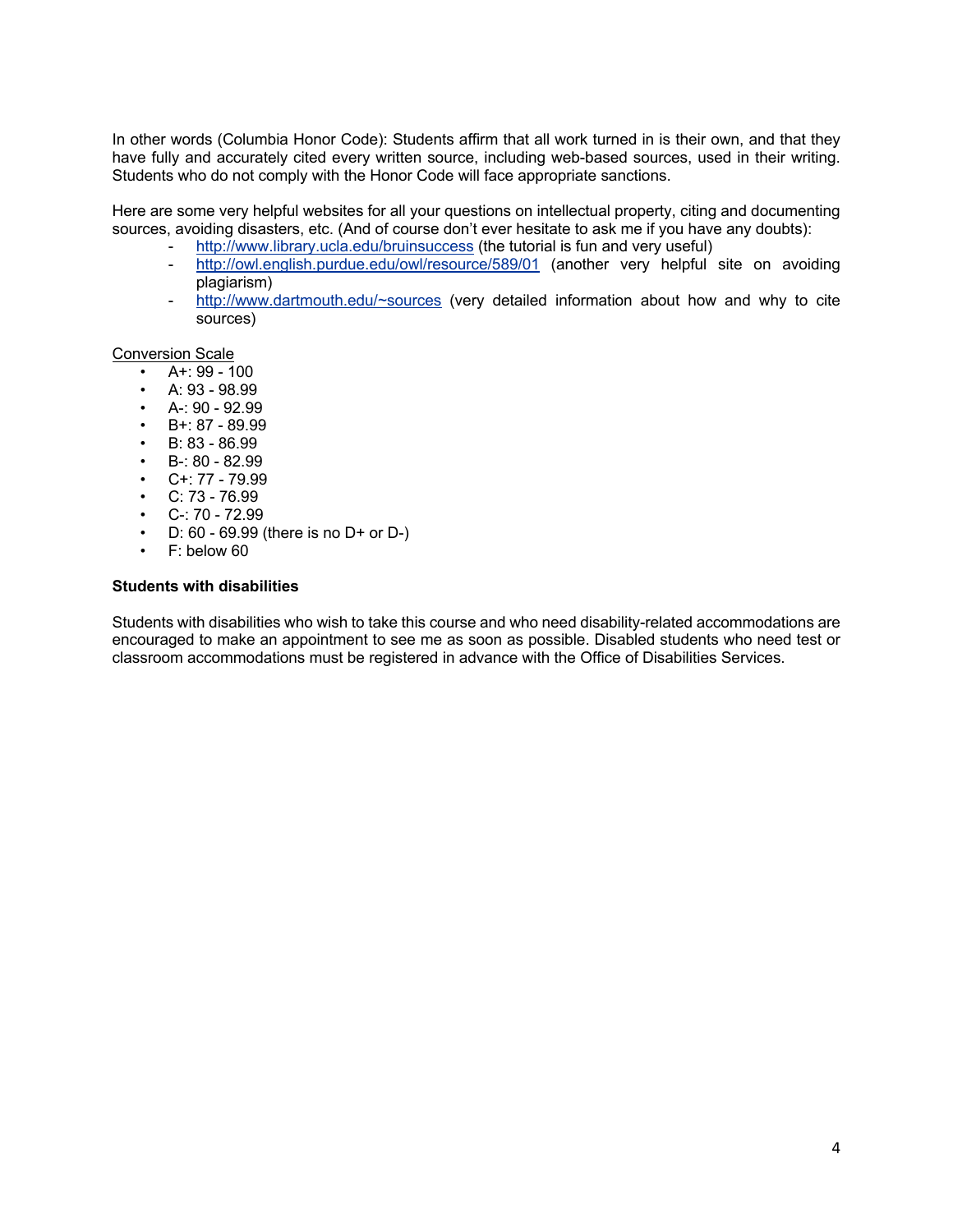## **(September 8) Week 1 – Introduction**

Required reading, to be completed before the first class meeting: Please read the first 4 pages of this syllabus very carefully, and browse the rest of this syllabus. Please come to class prepared to ask any clarifying questions you need.

*By September 11, 2 p.m., please:* 

- *fill out and submit your Student Form on Coursework.*
- *introduce yourself to your colleagues by answering the discussion question I posted on Coursework.*

## Recommended

Bellamy, Alex. 2019. *World Peace (and How We Can Achieve It).* Oxford University Press.

Boutros-Ghali, Boutros. 1992. *An Agenda for Peace. Preventive Diplomacy, Peacemaking and Peace-Keeping*. New York: United Nations.

Call, Charles T. 2008. "Knowing Peace When You See It: Setting Standards for Peacebuilding Success." *Civil Wars* 10 (2): 173-194.

Chigas, Diana and Woodrow, Peter. 2018. *Adding Up to Peace: The Cumulative Impacts of Peace Programming.* CDA Collaborative Learning Projects.

Davenport, Christian, Erik Melander, and Patrick M. Regan. 2018. *The Peace Continuum: What It Is and How to Study It*. Oxford University Press

Goldstein, Joshua. 2011. *Winning the War on War*. New York: Dutton / Penguin.

Pinker, Steven. 2011. *The Better Angels of our Nature: Why Violence has Declined*. New York: Penguin. Chapter 6.

## **Part I – The Tools**

## **(September 15) Week 2 – Peacemaking and Negotiations**

Holbroke, Richard. 1998. *To End A War*, Random House: New York. Chapters 1 to 18 (pp. 3-313). *Note: the whole book is available as an e-book through the Columbia library website.*

Booth, Wayne C. et al. 2016. *The Craft of Research*. University of Chicago Press, 4<sup>th</sup> edition. Chapters 3 and 4. (Please do not include this piece in your reading review if you write one for this week).

*Please also read your colleagues' answers to the discussion question I posted on Coursework, so that you can get to know them.*

*In-class methods training, part I: How to find a puzzle & how to conduct research*

#### Recommended

Crocker, Chester A; Hampson, Fen Oslder; and Aall Pamela R. 2004. *Taming intractable conflicts: Mediation in the hardest cases.* USIP Press

Darby, John and Mac Ginty, Roger. 2003. *Contemporary Peacemaking: Conflict, Violence and Peace Processes.*

Da Rocha, Jose Pascal. 2017. *The International Mediator: A Handbook*. Lambert Academic Publishing.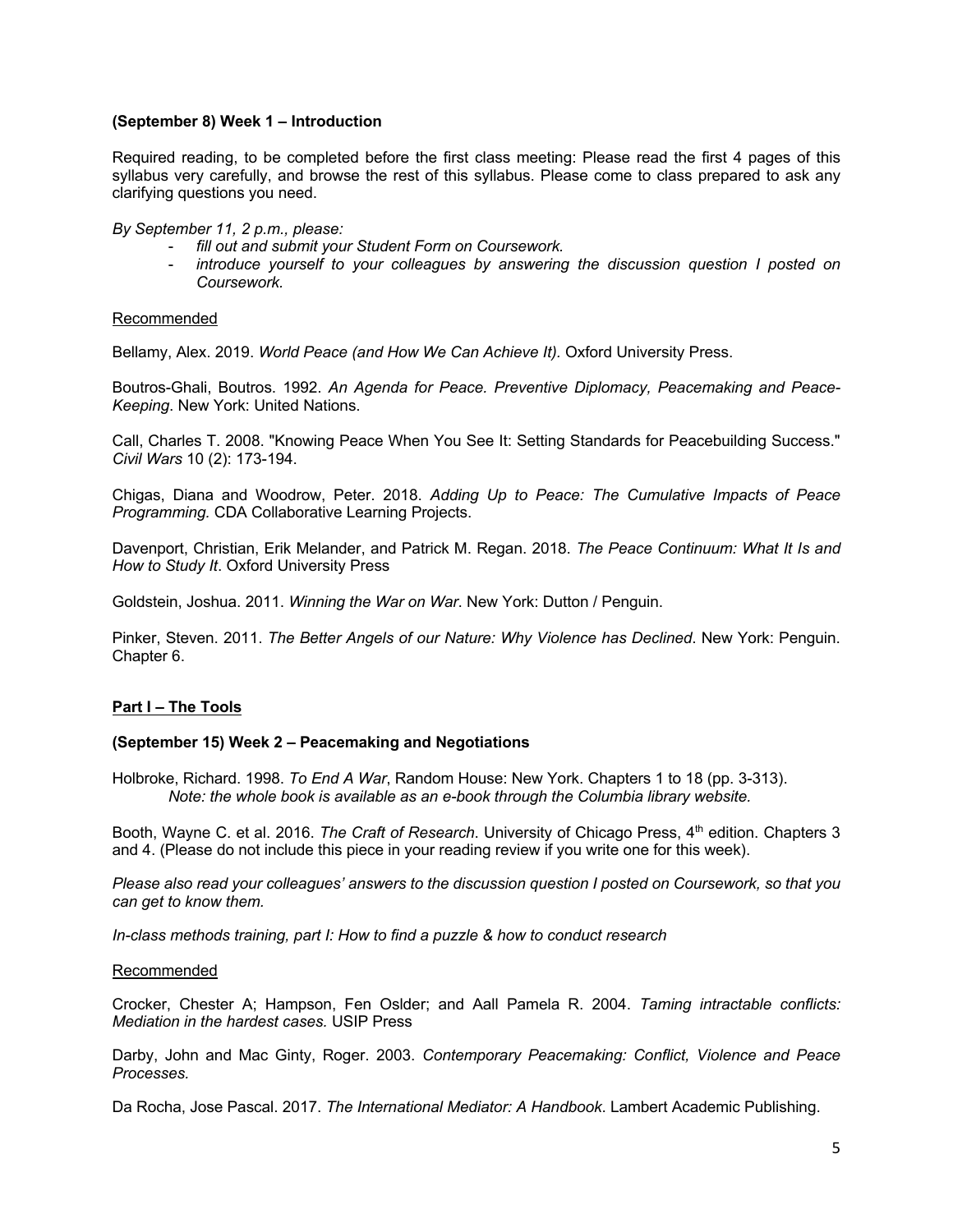Jones, Bruce D. 2001. *Peacemaking in Rwanda: The Dynamics of Failure*. Lynne Rienner.

Johnson, Hilde. 2011. *Waging Peace in Sudan: The Inside Story of the Negotiations That Ended Africa's Longest Civil War*. Portland, OR: Sussex Academic Press. Introduction and chapter 1.

Srinivasan, Sharath. 2012. "The politics of Negotiating Peace in Sudan" in *Peacebuilding, Power, and Politics in Africa*, edited by Devon Curtis and Gwinyayi Dzinesa, Ohio University Press, pp. 195 – 211

UK Stabilisation Unit. 2018. *Elite Bargains and Political Deals Project*. Synthesis paper & 21 case studies available at https://www.gov.uk/government/publications/elite-bargains-and-political-deals

Zartman and J. Lewis Rasmussen. 2007. *Peacemaking in International Conflict. Methods and Techniques*. Washington, US Institute of Peace Press.

For case studies, texts of recent peace agreements, practical guides, and other resources on mediation: http://peacemaker.un.org.

Computer game: http://peacemakergame.com.

Methods: In case you need any additional guidance on how to find a good research question, look at Leanne C. Powner, "Empirical Research and Writing: A Political Science Student's Practical Guide," CQ Press, 2014, chapter 1.

### **(September 22) Week 3 – Peacekeeping**

Barnett, Michael. 2002. *Eyewitness to a Genocide: The United Nations and Rwanda*. Cornell University Press. Entire book.

*Note: the whole book is available as an e-book through the Columbia library website.*

Autesserre, Séverine. 2019. "The Crisis of Peacekeeping: Why the UN Can't End Wars." *Foreign Affairs* 98 (1), pp. 101-116*.*

*In-class methods training, part II: How to find research resources on international peacebuilding (Guest Speaker: Jennie Correia, Barnard librarian)*

*Research question due to the instructor. Maximum length: 50 words. Please do not write anything longer than that: I will stop reading after 50 words.*

#### Recommended

International Peacekeeping. 2014. Series of commentaries "Future Directions for Peacekeeping Research," *International Peacekeeping* 21 (4).

Adebajo, Adekeye. 2011. *UN Peacekeeping in Africa: From the Suez Crisis to the Sudan Conflicts.* Boulder: Lynne Rienner Publishers.

Benner, Thorsten, Mergenthaler, Stephan, et al. 2011. *The New World of UN Peace Operations: Learning to Build Peace?* Oxford: Oxford University Press.

François Debrix. 1999. *Re-Envisioning Peacekeeping: The United Nations and the Mobilization of Ideology*. Minneapolis: University of Minnesota Press.

Diehl, Paul and Balas, Alexandru. 2014. *Peace Operations.* 2d edition. Wiley.

Doss, Alan. 2020. *A Peacekeeper in Africa*: *Learning from UN Interventions in Other People's Wars*. Lynne Rienner.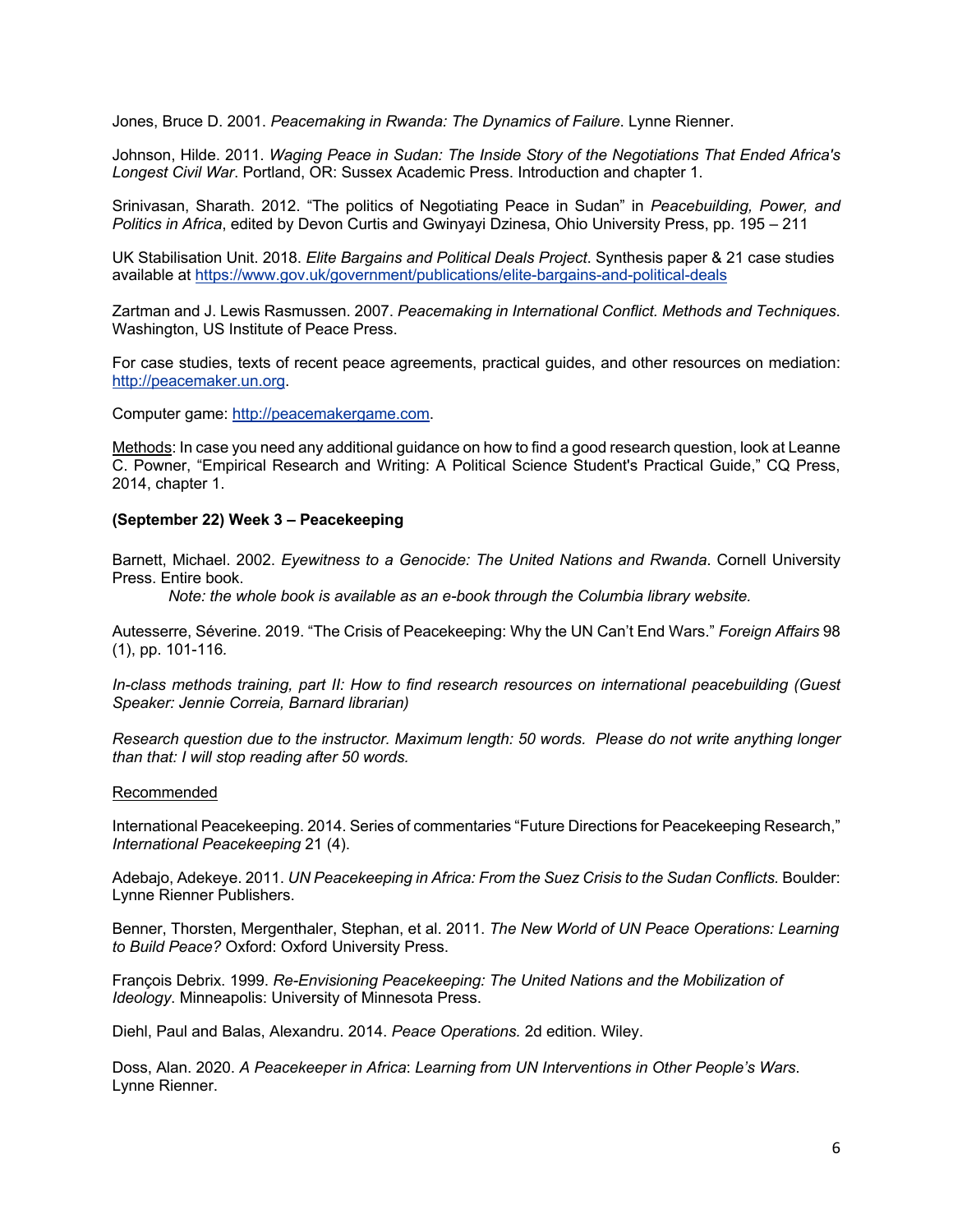Doyle, Michael W. and Sambanis, Nicholas. 2006. *Making War and Building Peace.* Princeton University Press.

Fortna, Page. 2008. *Does Peacekeeping Work. Shaping Belligerent's Choices after Civil Wars.* Princeton University Press.

Fortna, Virginia Page and Howard, Lise Morjé. 2008. "Pitfalls and Prospects in the Peacekeeping Literature." *Annual Review of Political Science* Vol. 11: 283-301.

Howard, Lise Morjé. 2019. *Power in Peacekeeping*. New York: Cambridge University Press.

Marten, Kimberly. 2004. *Enforcing the Peace: Learning from the Imperial Past*. New York: Columbia University Press.

Pugh, Michael. 2004. "Peacekeeping and Critical Theory." *International Peacekeeping* 11 (1): 39-58.

Razack, Sherene. 2004. *Dark Threats and White Knights: The Somalia Affair, Peacekeeping and the New Imperialism,* Toronto, University of Toronto Press.

Rubinstein, Robert A. 2008. *Peacekeeping Under Fire: Culture and Intervention*. Boulder: Paradigm Publishers.

Paris, Roland. 2004. *At War's End: Building Peace after Civil Conflict.* Cambridge University Press,

Pouligny, Beatrice. 2006. *Peace Operations Seen from Below*. *UN Missions and Local People*. Kumarian Press. 2006.

Whitworth, Sandra. 2004. *Men, Militarism and UN Peacekeeping: A Gendered Analysis*. Boulder, CO: Lynne Rienner.

Williams, Paul and Alex Bellamy. 2021. *Understanding Peacekeeping* (3rd edition). Cambridge, UK: Polity books.

## **(September 29) Week 4 – Everyday Dimensions and Local Perceptions of Peacebuilding**

Autesserre, Séverine. 2014. *Peaceland: Conflict Resolution and the Everyday Politics of International Intervention.* Cambridge University Press. Entire book except for pp. 29-58 and 275-288. *Note: the whole book is available as an e-book through the Columbia library website.*

#### Recommended

Anderson, Mary; Brown, Dayna; and Jean, Isabella. 2012. *Time to Listen: Hearing People on the Receiving End of International Aid*. Cambridge, MA: CDA Collaborative Learning Project.

Cain, Kenneth, Postlewait, Heidi, et al. 2004. *Emergency Sex (and Other Desperate Measures): True Stories from a War Zone.* New York: Hyperion.

Higate, Paul and Henry, Marsha. 2009. *Insecure Spaces : Peacekeeping in Liberia, Kosovo and Haiti*. London: Zed Books.

Mac Ginty, Roger. 2011. *International Peacebuilding and Local Resistance - Hybrid Forms of Peace*. London: Palgrave Macmillan.

Mcguinness, Kate. 2012. *Local First: Development for the Twenty-First Century*. London: Peace Direct.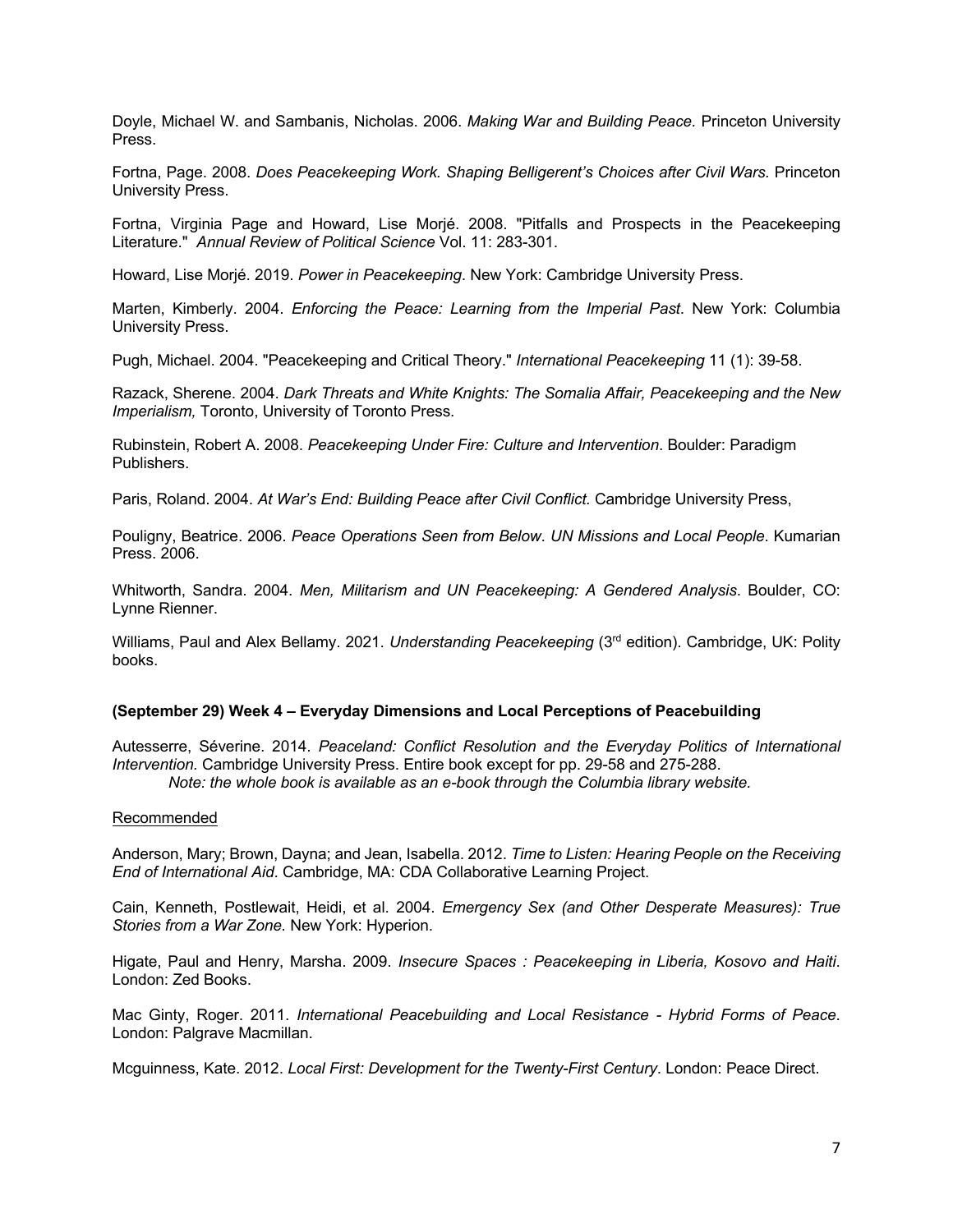Moore, Adam. 2013. *The Dynamics of Peacebuilding Success and Failure in Post-War Bosnia.* Ithaca, N.Y.: Cornell University Press.

Mitchell, Audra. 2014. *International Intervention in a Secular Age: Re-Enchanting Humanity?* Oxon, UK: Routledge.

Pouligny, Beatrice. 2006. *Peace Operations Seen from Below – UN Mission and Local People*. Kumarian Press.

Richmond, Oliver and Audra Mitchell. 2011. *Hybrid Forms of Peace: From Everyday Agency to Post-Liberalism*. New York: Palgrave.

Rubinstein, Robert A. 2008. *Peacekeeping Under Fire: Culture and Intervention*. Boulder: Paradigm Publishers.

Recommendations for fun / light reading:

- Todd Moss' two novels, *The Golden Hour* (2014) and *Minute Zero* (2015)
- Bah, Omar. #MDG: *Mzungus in Development and Governments,*  https://mdgcomics.com/phdcomic/ (2019 and 2020).

### **(October 6) Week 5 - State Building and Democratization**

Stedman, Stephen John; Rothshild, Donald and Cousens, Elizabeth M. 2002. *Ending Civil Wars. The Implementation of Peace Agreements*. London, Lynne Rienner. Chapter 1. *Note: the whole book is available as an e-book through the Columbia library website.*

Paris, Roland and Sisk, Timothy (eds). 2009. *The Dilemmas of Statebuilding: Confronting the Contradictions of Postwar Peace Operations*. London: Routledge. Chapter 1. *Note: the whole book is available as an e-book through the Columbia library website.*

Pierre Englebert and Denis M. Tull. 2008. "Postconflict Reconstruction in Africa: Flawed Ideas about Failed States." *International Security* 32 (4): 106-139.

Bush, Sarah Sunn. 2015. *The Taming of Democracy Assistance: Why Democracy Promotion Does Not Confront Dictators.* New York: Cambridge University Press. Chapter 1. *Note: the whole book is available as an e-book through the Columbia library website.*

*Holohan, Anne. 2005.* Networks of Democracy: Lessons from Kosovo for Afghanistan, Iraq, and Beyond*. Stanford University Press.* Introduction and chapter 1.

*Note: the whole book is available as an e-book through the Columbia library website.*

*In-class methods training, part III: How to structure & write a research paper*

#### Recommended

*Third World Quarterly*, Special Issue "From Nation-Building To State-Building," 2006: 27-1

Barnett, Michael N. and Zürcher, Christoph. 2009. "The Peacebuilder's Contract: How External Statebuilding Reinforces Weak Statehood." In *The Dilemmas of Statebuilding: Confronting the Contradictions of Postwar Peace Operations* edited by Paris, Roland and Sisk, Timothy (pp. 23-52). London: Routledge.

Bliesemann De Guevara, Berit (ed). 2012. *Statebuilding and State-Formation: The Political Sociology of Intervention*. London: Routledge.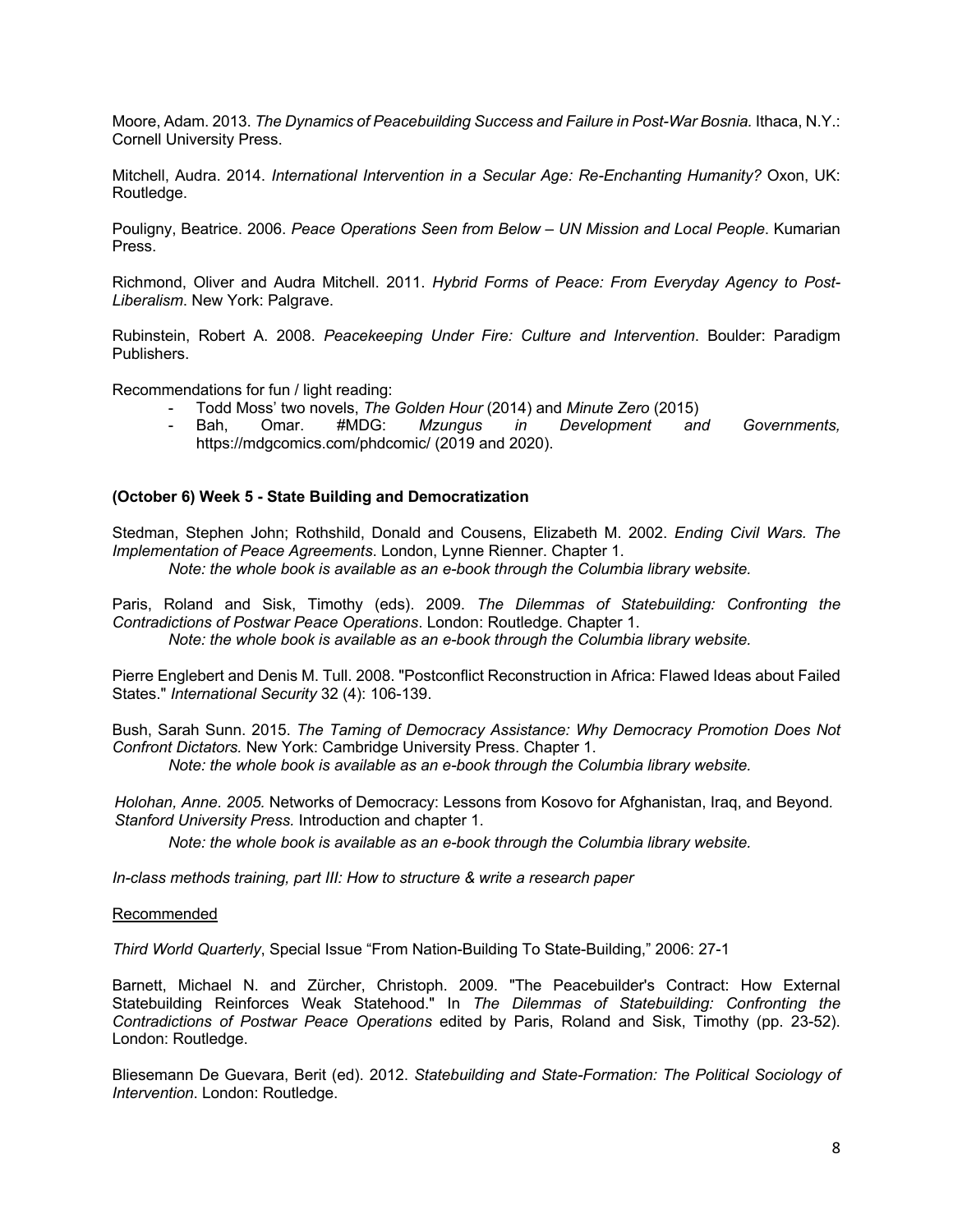Call, Chuck, and Wyeth, Vanessa (ed.) 2008. *Building States to Build Peace.* International Peace Academy.

Chandler, David. 2010. *International Statebuilding : The Rise of Post-Liberal Governance*. London: Routledge.

Cousens, Elizabeth M.; Kumar, Chetan, et al. 2000. *Peacebuilding as Politics : Cultivating Peace in Fragile Societies*. Boulder, Co: Lynne Rienner Publishers.

Ellis, Stephen. "How to Rebuild Africa," *Foreign Affairs*, September/October 2005.

Guilhot, Nicolas. 2005. *The Democracy Makers: Human Rights and the Politics of Global Order*. Columbia University Press.

Hartzell, Caroline; Hoddie, Mattew. "Institutionalizing Peace: Power Sharing and Post-Civil War Conflict Management", *American Journal of Political Science*, 47 (2): 318-332. 2003.

Roeder, Philip and Rothchild, Donald. 2005. *Sustainable Peace: Power and Democracy After Civil Wars.*  Cornell University Press, 2005.

Manning, Carrie and Zürcher, Christoph. 2013. *Costly Democracy: Peacebuilding and Democraticratization after War*. Palo Alto, CA: Standford University Press.

Stedman, Stephen John; Rothshild, Donald and Cousens, Elizabeth M. 2002. *Ending Civil Wars. The Implementation of Peace Agreements*. London, Lynne Rienner.

Tull, Denis M,; Mehler, Andreas. 2005. "The hidden costs of power-sharing: Reproducing insurgent violence in Africa," *African Affairs*, 104 (416):375-398.

Documentary: Martin-Kessler, Florence and Poiret, Anne. 2013. *State Builders*. Documentary. Arte France and Quark Production. (Available at the Barnard library)

## **(October 13) Week 6 – Post-conflict reconstruction II: Security, Justice, and Reconciliation**

Lederach, John Paul. 1997. *Building peace: Sustainable Reconciliation in Divided Societies.* Washington, DC: USIP Press. Part II (pp. 19-149)

*Note: the whole book is available as an e-book through the Columbia library website.*

Longman, Timothy. 2017. *Memory and Justice in Post-Genocide Rwanda.* Cambridge University Press. Chapter 1, introduction to part I, and chapter 4.

*Note: the whole book is available as an e-book through the Columbia library website.*

*Draft paper outline due to your peer partners. Your outline should be no longer than one page. Remember write your (revised) research question at the top of the document. (Your research question, including any material you need to situate your question and introduce your topic, should be a maximum of 50 words long.)*

#### Recommended

Brahm, Eric. 2010. *The Impact of Transitional Justice in Post-Conflict Environments.* Synthesis for the Program on States and Security, http://conflictfieldresearch.colgate.edu/research/syntheses/.

Kilroy, Walt. 2010. *Disarmament, Demobilization, and Reintegration: The Co-Evolution of Concepts, Practices, and Understanding*. Synthesis for the Program on States and Security, http://conflictfieldresearch.colgate.edu/research/syntheses/.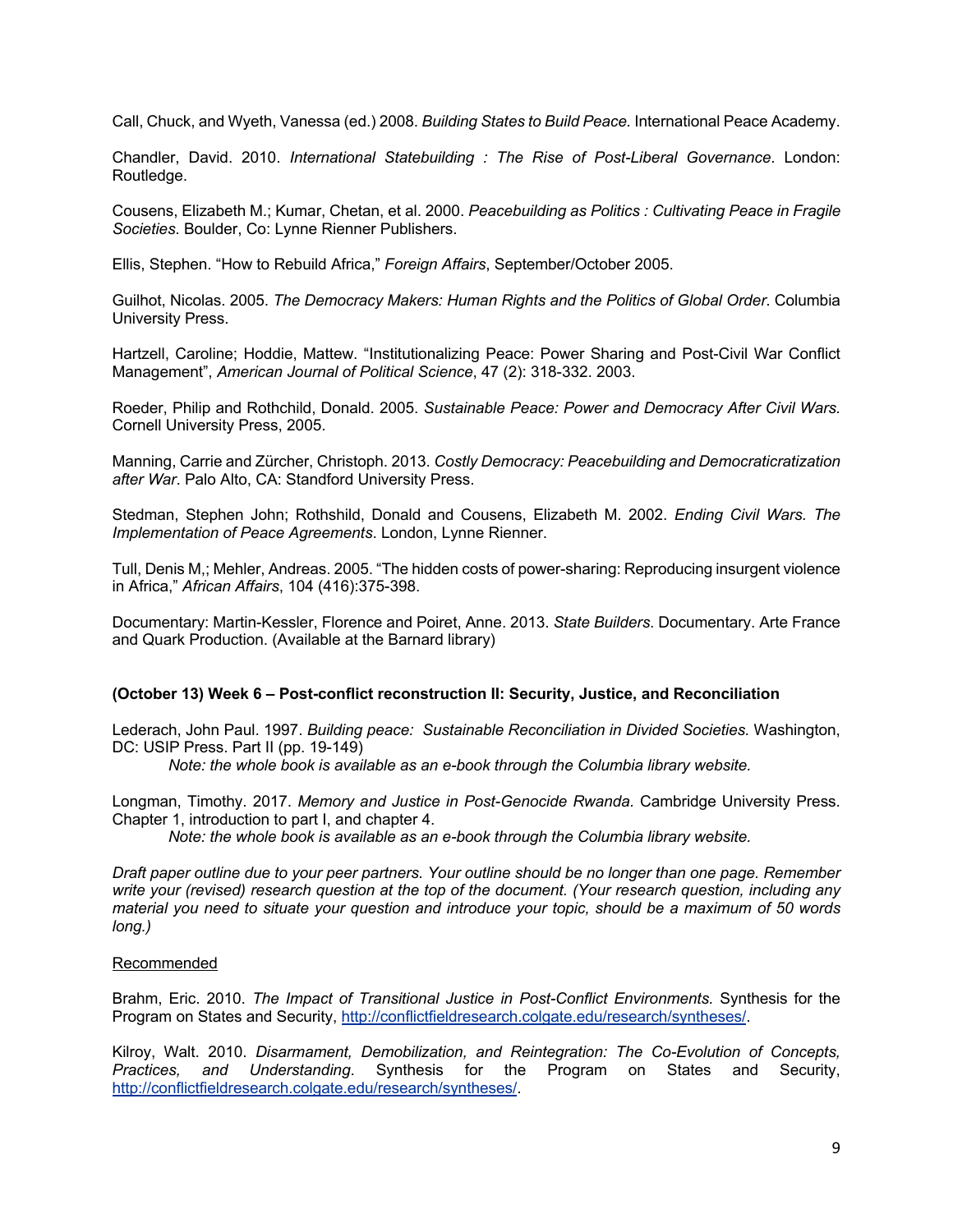King, Elisabeth, and Samii, Cyrus. 2020. *Diversity, Violence, and Recognition*. Oxford University Press.

Lambourne, Wendy. 2009. "Transitional Justice and Peacebuilding after Mass Violence." *The International Journal of Transitional Justice* (3): 28 - 48.

Lederach, John Paul. 2002. *A Handbook of International Peacebuilding: Into the Eye of the Storm*. San Francisco: Jossey-Bass.

Paluck, Elisabeth Levy & Green, Donald P. 2009. Deference, dissent, and dispute resolution: A field experiment on a mass media intervention in Rwanda. *American Political Science Review. 103 (4):* 622-644.

Rothstein, Robert L. (ed). 1999. *After the Peace: Resistance and Reconciliation*. Boulder, Colo., L. Rienner Publishers.

Sharp, Dustin. 2018. *Rethinking Transitional Justice for the Twenty-First Century.* New York: Cambridge University Press.

Shaw, Rosalind, Waldorf, Larrs, et al. (eds.). 2010. *Localizing Transitional Justice: Interventions and Priorities after Mass Violence*. Stanford, CA: Stanford University Press.

Teitel, Ruti. 2000. *Transitional Justice*, Oxford University Press.

Zelizer, Craig and Rubinstein, Robert A. (eds) 2009. *Building Peace: Practical Reflections from the Field*. Sterling, VA: Kumarian Press.

Documentaries "The Road to Justice" (on Burundi, Columbia, DR Congo, Guatemala, Nepal, Ouganda). Available at https://www.roadtojustice.eu

## **(October 20) Week 7 - Peacebuilding Success**

Séverine Autesserre. *The Frontlines of Peace: An Insider's Guide to Changing the World*. Oxford University Press, forthcoming in March 2021.

*The galleys of the book proofs will be available via Edelweiss.* 

*As per the University's request for "creative pedagogy" during the seventh week of the Fall semester (the exam week for people taking Block A classes), we will not meet as a class on October 20. Instead,*

- *Before or during class time, and at the latest by the start of class time on October 20, post a review of the book assigned as required reading (The Frontlines of Peace) on Edelweiss. The review doesn't need to be long, but it has to be honest and fit for public consumption (you're writing it not for me, but for the general public) .*
- *Before the start of class time, post at least one discussion question on the discussion board for the class on Coursework. The discussion question can be anything as long as it is related to the book you read for today (The Frontlines of Peace).*
- *During class time, spend at least 30 minutes answering your colleagues' discussion questions on the Coursework discussion board and participating in the discussions.*

## Recommended

Allouche, Jeremy and Paul Jackson. 2019. "Zones of peace and local peace processes in Côte d'Ivoire and Sierra Leone," *Peacebuilding* 7(2), pp.71-87.

Anderson, Mary and Marshall Wallace. 2013. *Opting out of War: Strategies to Prevent Violent Conflict*. Lynne Rienner Publishers.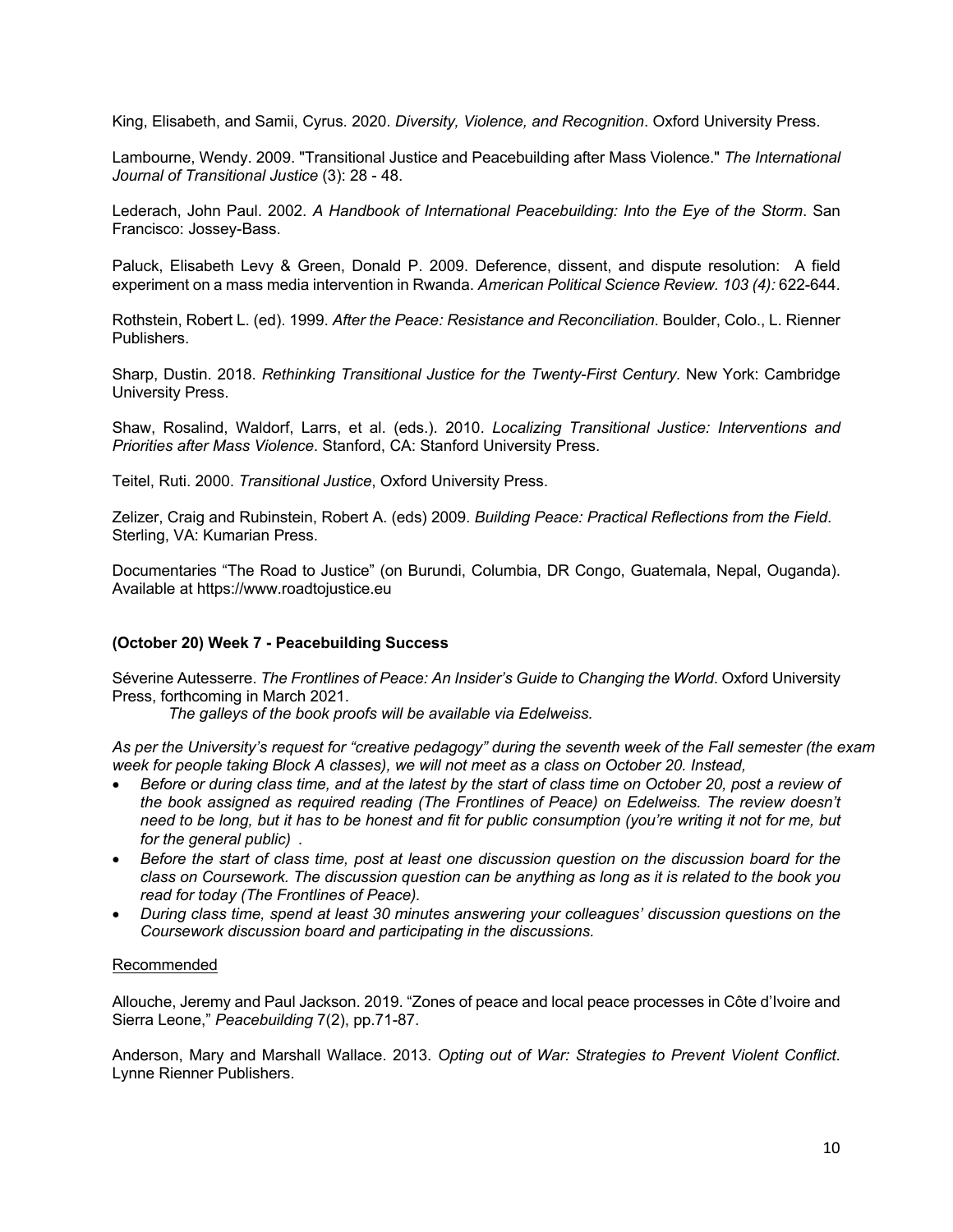Campbell, Susanna. 2018. *Global Governance and Local Peace: Accountability and Performance in International Peacebuilding*. Cambridge University Press.

Chenoweth, Erica. 2019. *Civil Resistance: What Everyone Needs to Know.* New York: Oxford University Press.

Chigas, Diana and Woodrow, Peter. 2018. *Adding Up to Peace: The Cumulative Impacts of Peace Programming*. CDA Collaborative Learning Projects.

Firchow, Pamina. 2018. *Reclaiming Everyday Peace: Local Voices in the Politics of Measurement and Evaluation after War*. Cambridge University Press

Harsch, Michael. 2017. "A Better Approach to Statebuilding: Lessons from 'Islands of Stability'," *Foreign Affairs* online.

Kaplan, Oliver. 2017. *Resisting War: How Communities Protect Themselves*. Cambridge University Press.

Krause, Jana. 2018. *Resilient Communities: Non-Violence and Civilian Agencies in Communal Wars.* Cambridge University Press.

### **Part II – Using the Tools: Case study on the Democratic Republic of Congo**

#### **(October 27) Week 8 – Understanding the Congolese Conflict & Peace Process**

Autesserre, Séverine. 2010. *The Trouble With the Congo: Local Violence and the Failure of International Peacebuilding.* New York: Cambridge University Press. Entire book*. Note: the whole book is available as an e-book through the Columbia library website.*

*In-class training: How to prepare and deliver a good oral presentation*

*Paper outline due to the instructor. Your outline should be no longer than one page. Remember to write your (revised) research question at the top of the document.*

*Last opportunity to submit a reading review this semester.*

#### Recommended

African Security Review. 2011. "Book Symposium on the Trouble with the Congo." *African Security Review* 20 (2): 56-124.

Berwout, Kris. 2017. *Congo's Violent Peace*. Zed Book.

D'errico, Nicole, Tshibangu, Kalala, et al. 2013. "'You Say Rape, I Say Hospitals. But Whose Voice Is Louder?' Health, Aid and Decision-Making in the Democratic Republic of Congo." Review of African Political Economy 40 (135): 51-66.

Dunn, Kevin C. 2003. *Imagining the Congo: The International Relations of Identity*. New York: Palgrave Macmillan.

Eriksson Baaz, Maria and Stern, Maria. 2013. *Sexual Violence as a Weapon of War? Perceptions, Prescriptions, Problems in the Congo and Beyond.* New York: Zed Books.

Hedlund, Anna. 2019. *Hutu Rebels: Exile Warriors in the Eastern Congo*. University of Pennsylvania Press.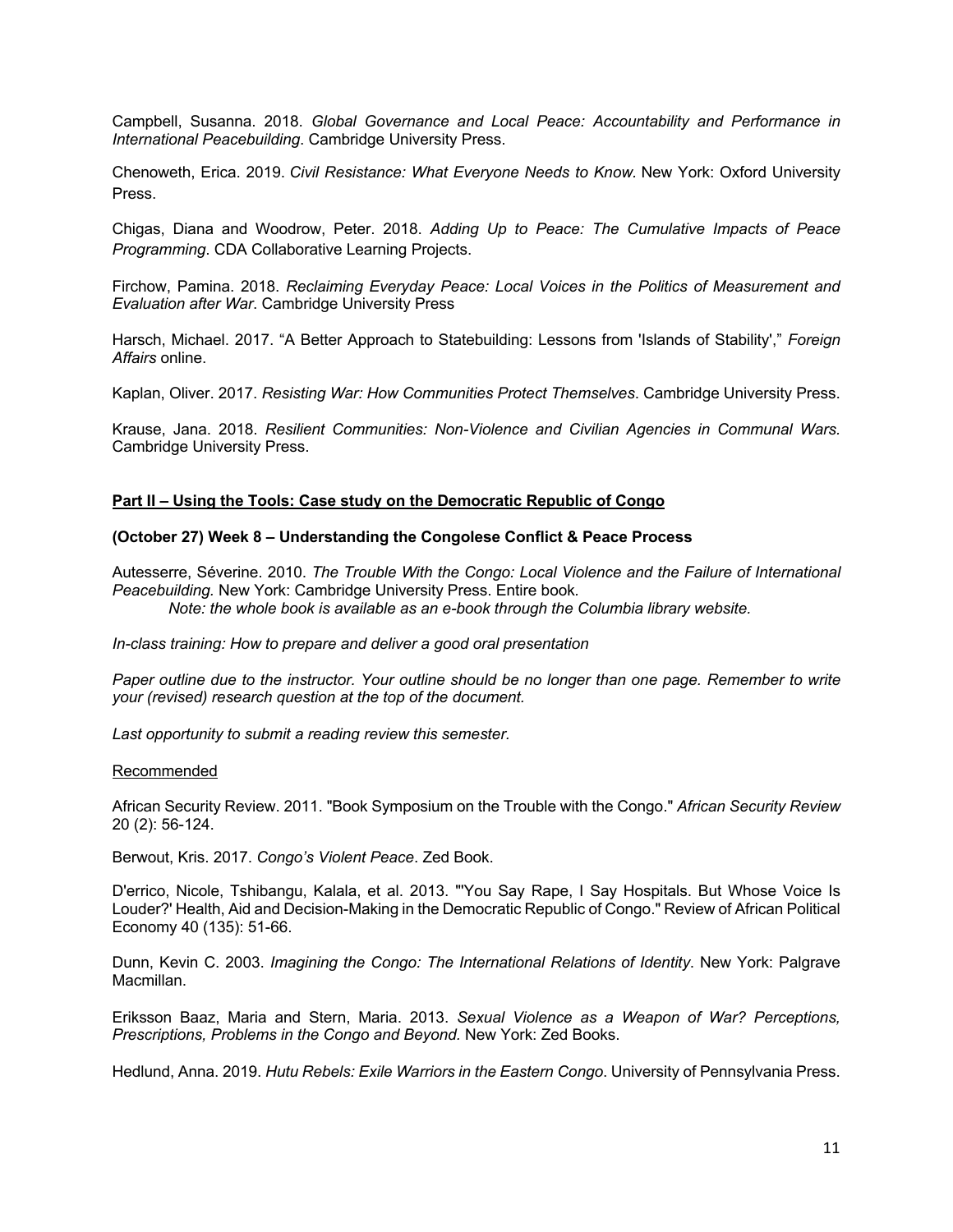Keck, Margaret, and Sikkink, Kathryn. 1998. *Activists beyond borders: advocacy networks in international politics*. Ithaca, N.Y, Cornell University Press.

Kisangani, Emizet Francois. 2012. *Civil Wars in the Democratic Republic of Congo, 1960-2010.* Boulder, CO: Lienne Rynner.

Lemarchand, René. 2008. *The Dynamics of Violence in Central Africa*. Philadelphia: University of Pennsylvania Press.

Prunier, Gérard. 2008. *Africa's World War. Congo, the Rwandan Genocide, and the Making of a Continental Catastrophe*. Oxford: Oxford University Press.

Reid, Stuart. 2018. "*Congo's Slide Into Chaos: How a State Fails*." (January – Feb 2018, Foreign Affairs 97-1, pp. 97-117).

Reyntjens, Filip. 2009. *The Great African War. Congo and Regional Politics, 1996 – 2006*. Cambridge University Press.

Stearns, Jason. 2011. *Dancing in the Glory of Monsters.* New York: PublicAffairs.

Sahin, Bilge, and Kula, Sidonia Lucia. 2018. "What Women Want Before Justice: Examining Justice Initiatives to Challenge Violence against Women in the DRC," *International Journal of Transitional Justice* 12 (2), pp. 296-313.

Trefon, Théodore. 2011. *Congo Masquerade: The Political Culture of Aid Inefficiency and Reform Failure.* London: Zed Book.

Taub, Amanda (ed.) 2012. *Beyond Kony2012: Atrocity, Awareness, & Activism in the Internet Age*. E-book: https://leanpub.com/beyondkony2012.

Turner, Thomas. 2013. *Congo.* Polity books.

Van Reybrouck, David. 2014. *Congo: The Epic History of a People.* New York: Ecco.

2017 debate in *Foreign Affairs* online:

- Severine Autesserre, "What the Uproar Over Congo's Elections Misses"
- Jason Stearns, Koen Vlassenroot, Kasper Hoffmann, and Tatiana Carayannis, "Congo's Inescapable State"
- Severine Autesserre, "The Right Way to Build Peace in Congo."

Documentaries:

- This is Congo, by Daniel McCabe. 2018. https://www.thisiscongo.com/
- Von Einsiedel, Orlando. Documentary Virunga. 2014. http://virungamovie.com

## **(November 10) Week 9 – Governments, Rebels, Activists, and Peacemakers**

Required readings:

- *-* The official webpage of your actor (usually easily accessible through a google search), its Twitter account, and its Facebook page.
- *-* The Democratic Republic of Congo page on the website of the International Crisis Group (https://www.crisisgroup.org/africa/central-africa/democratic-republic-congo). Make sure you click "continue reading" so that you can access the full text of the latest monthly update
- *-* International Crisis Group. 2020. *Averting Proxy Wars in the Eastern DR Congo and Great Lakes.*  (report available at https://www.crisisgroup.org/africa/central-africa/democratic-republic-congo).
- *- Foreign Affairs*' latest article on the DRC. Title TBC on October 27.
- *- Foreign Policy*'s latest article on the DRC. Title TBC on October 27.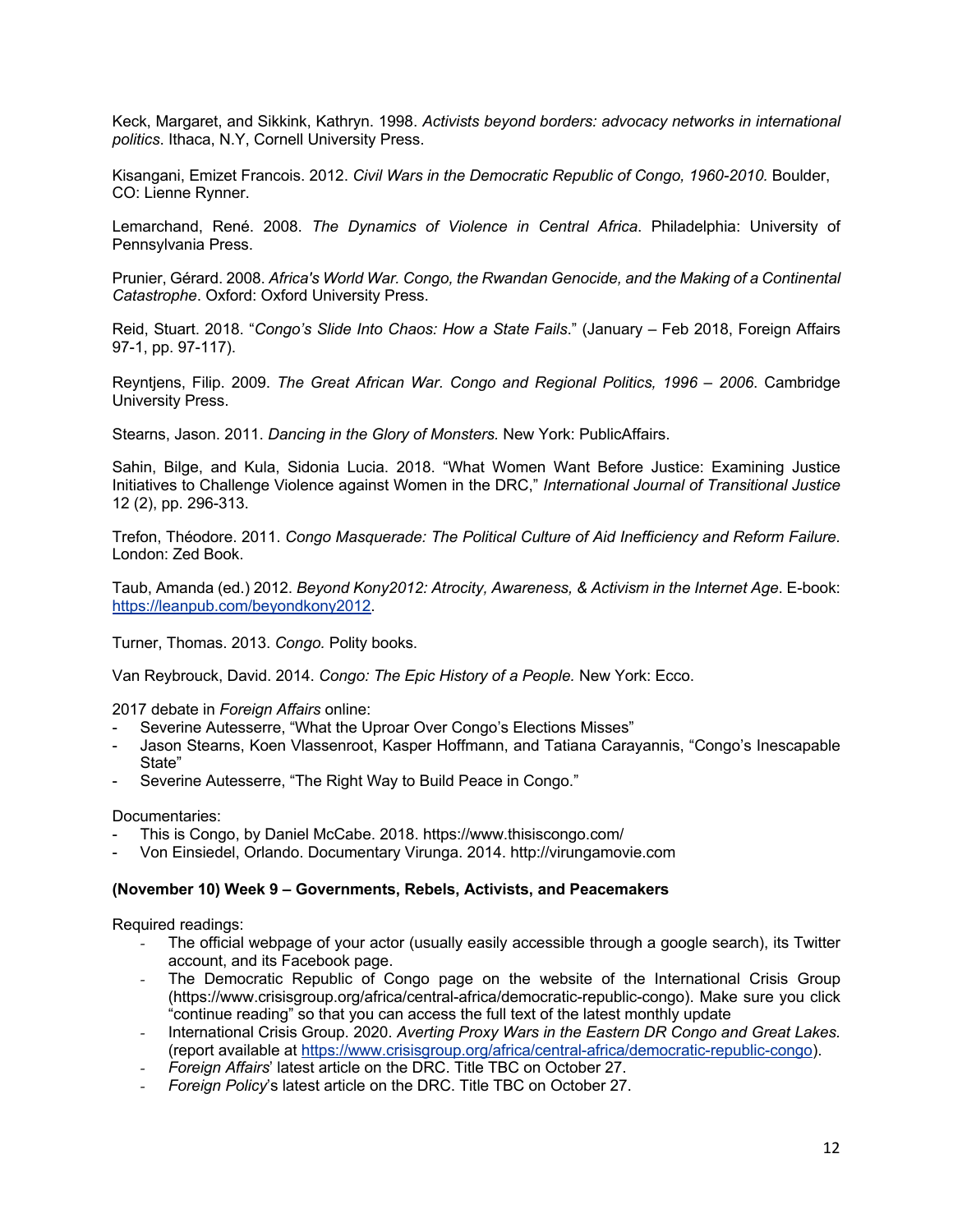*- The New York Times*' three most recent articles on the DRC. (If you read French, please read instead the three more recent articles published in *Le Monde* and/or *Jeune Afrique*)

*Assignment in preparation for the role-play: prepare a 1-page single-spaced memo, as well as a 4-minute presentation, on your actor's position during the mock peace talks (bullet points are fine).* 

### Recommended

Same as the list of recommended readings for week 8

### **(November 17) Week 10 - Role Play: Ending the Congolese Conflict**

Fisher, Roger, Ury, William, and Dennis Boutsikaris. 2011. *Getting to Yes: How to Negotiate Agreement without Giving In*. Revised edition, New York: Penguin. Entire book *Note: the whole book is available as an e-book through the Columbia library website.*

*Reminder: watch the video of your oral presentation during week 9, in order to improve your oral presentation skills. Use the chat file (with time stamps) to better gauge reactions from your audience.*

#### Recommended

Same as the list of recommended readings for week 8.

### **Conclusion: Your Cases, Puzzles, Debates, and Findings**

### **(November 24 and December 1) Weeks 11 and 12 – Your Puzzles, Debates, and Findings**

Each student will give a 10-minute presentation of their paper followed by Q&As. Students should use PowerPoint slides (or similar kinds of visual aids) to illustrate their presentations.

Each student will also send their draft paper to their peer partner by November 20, and copy me on the message. Each student will be responsible for preparing constructive criticism of their peer partner's paper, and present their feedback during class on November 24.

#### Recommended

Booth, Wayne C. et al. 2016. *The Craft of Research*. University of Chicago Press, 4<sup>th</sup> edition.

Cisco, Jonathan. 2014. "Teaching the Literature Review: A Practical Approach for College Instructors," *Teaching & Learning Inquiry: The ISSOTL Journal* 2(2). Read only pp. 47-52

Roselle, Laura and Spray, Sharon. 2011. *Research and Writing in International Relations*. Pearson. 2d ed.

Lipson, Charles. 2005. *How to write a B.A. thesis*. University of Chicago Press.

Turabian, Kate, 2013. A Manual for Writers of Term Papers, Theses, and Dissertations. 6<sup>th</sup> rev. ed. Chicago: University of Chicago Press.

Modern Language Association. *MLA Handbook for Writers of Research Papers*. http://www.wisc.edu/writing/handbook/DocMLA.html.

See Also: http://owl.english.purdue.edu/owl/resource/557/01/

Various sources on citations, bibliographies, and footnotes available at: http://sipa.columbia.edu/resources\_services/student\_affairs/academic\_policies/code\_of\_conduct.html